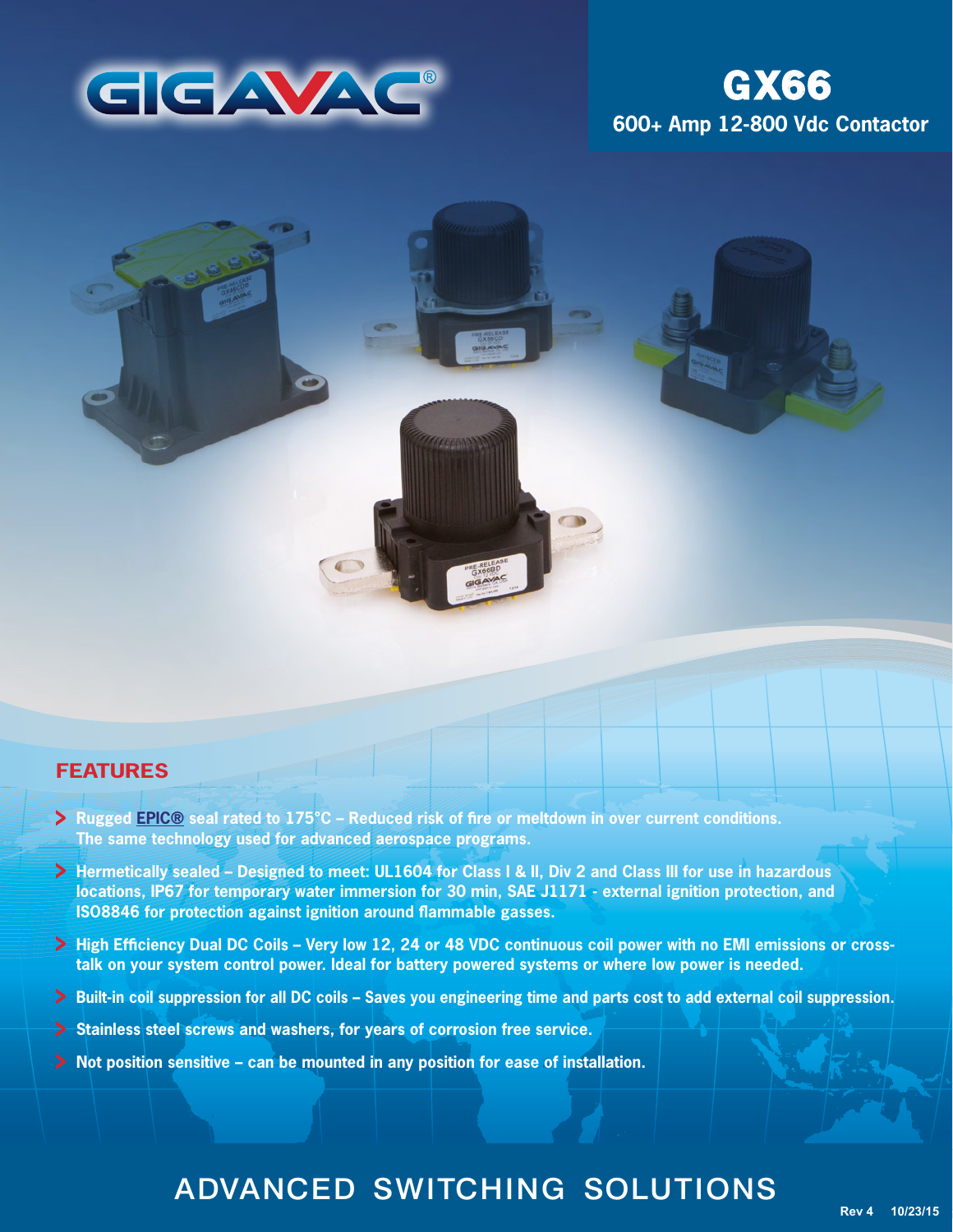

# **PRODUCT SPECIFICATIONS**

| <b>Specifications</b>                    | <b>Units</b>         | <b>Data</b>           |
|------------------------------------------|----------------------|-----------------------|
| <b>Contact Arrangement</b>               |                      |                       |
| Main                                     | Form X               | SPST-NO               |
| Auxilary (2A, 24VDC) <sup>1</sup>        | Form A or B          | SPST-NO or<br>SPST-NC |
| <b>Mechanical Life</b>                   | Cycles               | 1,000,000             |
| <b>Contact Resistance<sup>2</sup></b>    |                      |                       |
| Max                                      | mohms                | 0.3                   |
| Typical                                  | mohms                | $0.11$ to $0.2$       |
| Operate Time <sup>3</sup>                |                      |                       |
| <b>Max</b>                               | ms                   | 20                    |
| <b>Typical</b>                           | ms                   | 13                    |
| <b>Release Time, Max</b>                 | ms                   | $\overline{7}$        |
| <b>Insulation Resistance<sup>4</sup></b> | <b>Mohms</b>         | 100                   |
| Dielectric At Sea Level (Leakage < 1mA)  | <b>VRMS</b>          | 2,200                 |
| Shock, $1/2$ Sine, $11ms$                | G peak               | 20                    |
| Vibration, Sinusoidal (500-2000 Hz Peak) | G                    | 15                    |
| <b>Ambient Temp Range</b>                |                      |                       |
| Operating <sup>5</sup>                   | °C.                  | $-55$ to $+85$        |
| Storage                                  | °С                   | $-70$ to $+150$       |
| Weight, Typical                          | Kg (Lb)              | 0.73(1.6)             |
| <b>Environmental Seal</b>                | Exceeds IP67 & IP69K |                       |
| <b>Salt Fog</b>                          | MIL-STD-810          |                       |

## **POWER SWITCHING AND CURRENT CARRY RATINGS**

### **DC POWER SWITCHING CYCLES<sup>9</sup>**



# **COIL RATINGS at 25˚C**

| <b>Coil P/N Designation</b>                  | В               | C            | F         |
|----------------------------------------------|-----------------|--------------|-----------|
| <b>Coil Voltage, Nominal</b>                 | 12 VDC          | 24 VDC       | 48 VDC    |
| <b>Coil Voltage, Max</b>                     | 16V             | 32V          | 64 V      |
| Pick-Up Voltage, Max <sup>6, 8</sup>         | 8 V             | 16 V         | 30V       |
| <b>Drop-Out Voltage</b>                      | 0.5 to 4.5 V    | 0.5 to 7.5 V | 2 to 15 V |
| Pick-Up Current, Max (75 ms) <sup>6, 7</sup> | 3.8A            | 1.9A         | 0.9A      |
| <b>Coil Current<sup>7</sup></b>              | 0.64A           | 0.32A        | 0.16A     |
| Coil Power <sup>7</sup>                      | 7.8 W           | 7.8 W        | 7.8 W     |
| <b>Internal Coil Suppression</b>             | CONTROL CIRCUIT |              |           |
| <b>Coil Back EMF</b>                         | 55V             | 55V          | 125 V     |
| Transients, Max (13 ms)                      | ±50V            | ±50V         | ±75V      |
| <b>Reverse Polarity</b>                      | 16 V            | 32V          | 64 V      |

**CURRENT CARRY vs TIME**

with 85ºC terminal temperature rise

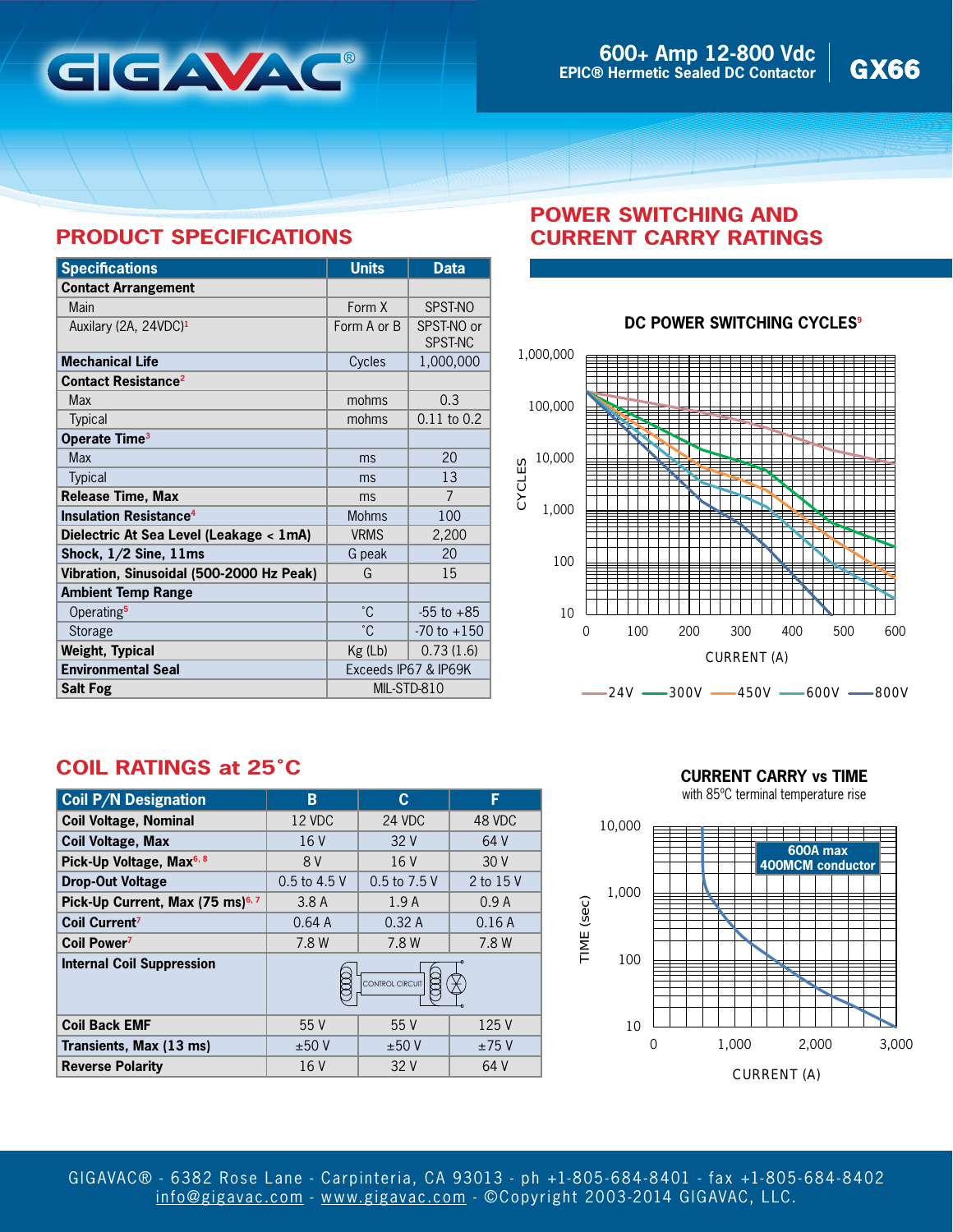

# **DIMENSIONS**



### **Mounting**

- 1. Busbar with M12 Hardware See Power Connection for torque
- 2. Panel Mount with M4 Screws

#### **Case Material**

DuPont Zytel FR50 (25% Glass Filled Nylon)

#### **Power Connection**

M12 Hardware

73.7  $[2.90]$ 

Torque 23-34Nm [200-300in-lb]

#### **Coil/Auxiliary Connection**

18-8 Stainless Steel Hardware M4x.7 6mm Phillips Machine Screw Internal-Tooth Washer

Torque .75Nm [6.6in-lb] max

#### **Power Contacts**







GIGAVAC® - 6382 Rose Lane - Carpinteria, CA 93013 - ph +1-805- 684-8401 - fax +1-805- 684-8402 [info@gigavac.com](mailto:info@gigavac.com) - <www.gigavac.com> - ©Copyright 2003-2014 GIGAVAC, LLC.